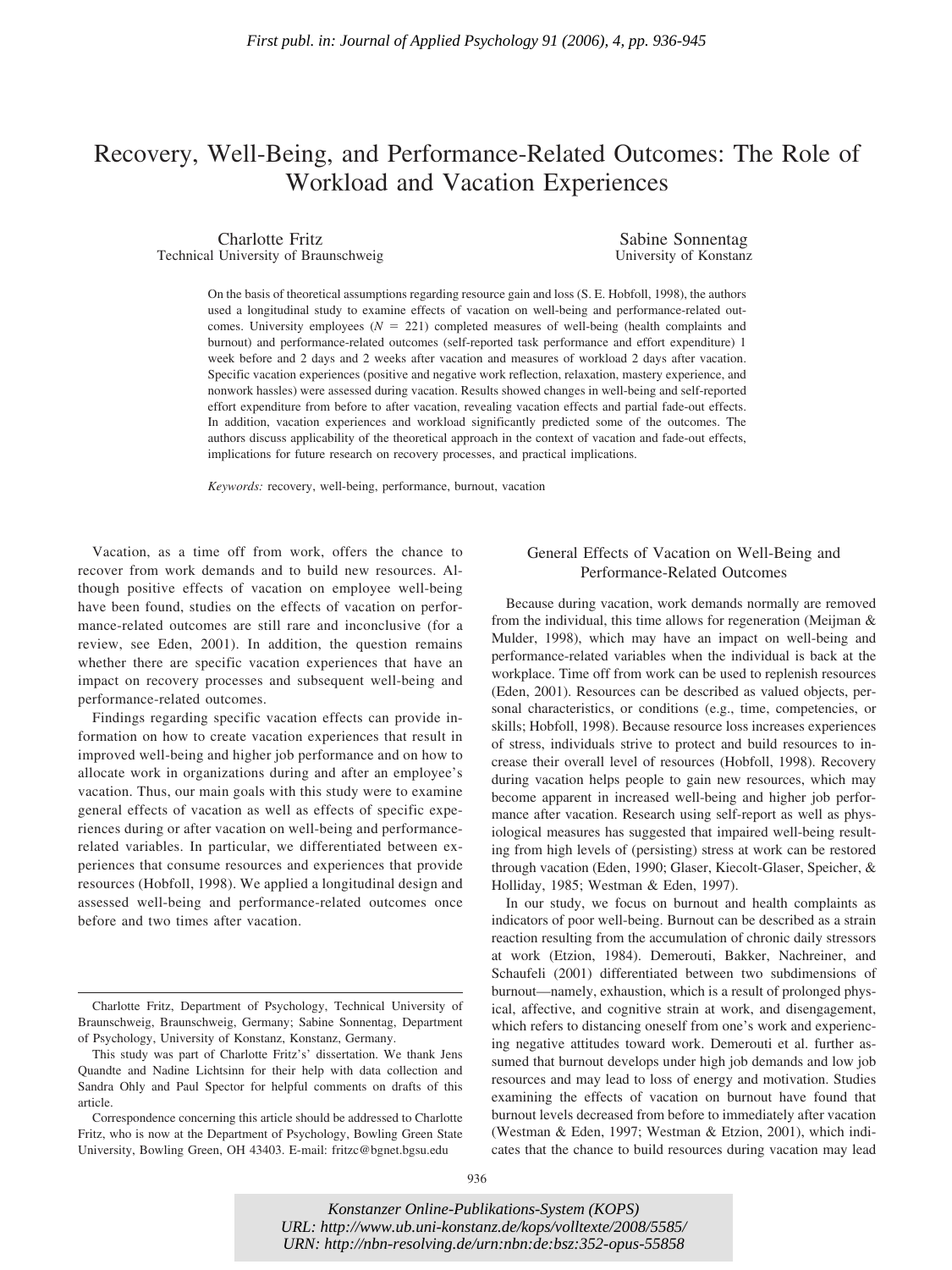to higher levels of resources and may become evident in lower levels of burnout after vacation.

Health complaints are a more general indicator of poor wellbeing and refer to various physical symptoms or minor problems (Watson & Pennebaker, 1989), including headaches and disturbance of sleep. During vacation, frustration and pressure resulting from work demands can be reduced, and new resources can be gained. As a consequence, symptoms such as sleep problems or headaches may decrease. Thus, recovery processes during vacation may enhance people's general well-being by decreasing their level of health complaints.

There is still only little indication for effects of vacation on performance-related outcomes (Westman & Aharon-Madar, 1998; Westman & Etzion, 2001). We assume that recovering from work demands and building new resources during vacation have an impact on task performance when the employee returns to work. *Task performance* refers to behaviors that are part of the prescribed job requirements and that are regarded by formal reward systems (Williams & Anderson, 1991). Having built up resources during a vacation may allow the employee to work more efficiently, thereby increasing daily task performance. In addition, availability of resources may lead to a decrease in effort that the employee needs to expend to fulfill the daily work tasks. Regulation of effort expenditure aims at ensuring task accomplishment at the required performance level (Hockey, 1997). Accordingly, we assume that the level of effort expenditure to reach a specific level of task performance may be influenced by the level of recovery (Meijman & Mulder, 1998).

## Vacation Fade-Out

Vacation research suggests that the positive effects of vacation subside within a short while after the employee's return to work. This means that well-being and performance-related outcomes return to their prevacation level 3 or 4 weeks after vacation (Eden, 1990; Westman & Aharon-Madar, 1998; Westman & Eden, 1997). Further examination of this fade-out effect can help us to understand its development over time (Westman & Eden, 1997) and can reveal variables that support or slow down the underlying process. Therefore, we examined whether fade-out occurs as early as 2 weeks after the employee's return to work by assessing well-being and performance-related outcomes immediately after vacation and 2 weeks later.

On the basis of the assumption regarding resource gain (Hobfoll, 1998) and in accordance with earlier findings (Eden, 1990; Westman & Eden, 1997), we assumed that health complaints and burnout would decrease from before to immediately after vacation. In addition, recovery during vacation may become evident in higher levels of reported task performance and lower levels of reported effort expenditure when the employee is back at the workplace. Furthermore, we expected that well-being and performance-related outcomes would return to their prevacation level 2 weeks after vacation because of the fade-out of vacation effects.

*Hypothesis 1*: Vacation will lead to an increase in well-being (reduced health complaints and reduced burnout) immediately after vacation.

*Hypothesis 2*: Vacation will lead to an increase in performance-related outcomes (self-reported task performance and reduced effort expenditure) immediately after vacation.

*Hypothesis 3*: Well-being (health complaints and burnout) will return to its prevacation level 2 weeks after vacation.

*Hypothesis 4*: Performance-related outcomes (self-reported task performance and effort expenditure) will return to their prevacation levels 2 weeks after vacation.

# The Role of Resource-Consuming and Resource-Providing Experiences During Vacation

Researchers have speculated that there may be specific vacation experiences that foster or inhibit recovery processes, which, in turn, affect well-being and performance-related outcomes after vacation (Eden, 1990; Etzion, Eden, & Lapidot, 1998; Lounsbury & Hoopes, 1986). Vacation experiences that consume resources may pose additional demands on the individual, which become apparent in increased perceived stress, decreased well-being, and lower job performance after vacation. In contrast, vacation experiences that provide individual resources result in higher wellbeing and job performance after vacation.

# *Resource-Consuming Vacation Experiences*

The consumption of resources may lead to stress, which, in turn, may have a negative impact on individual well-being and performance (Hobfoll, 1998). In addition, activities that consume resources may pose demands on the individual that hinder his or her recovery from work (Meijman & Mulder, 1998). Accordingly, vacation experiences that consume resources decrease the overall level of resources and reduce well-being. Moreover, because of the consumption of resources, fewer resources will be available to be invested into work. As a consequence, task performance will be impaired. Furthermore, because of insufficient recovery during vacation, the employee may need more effort to fulfill his or her daily work tasks when back at the workplace. The resourceconsuming experiences we investigated are negative work reflection and nonwork hassles. *Negative work reflection* means thinking about the negative aspects of one's job and considering what one does not like about it. This experience may pose work-related demands on the individual that absorb additional resources and hinder recovery processes. Thus, negative thinking about jobrelated issues during off-work time could have detrimental consequences for well-being and performance-related outcomes (Etzion et al., 1998; Sonnentag & Bayer, 2004). Another resourceconsuming experience during vacation that may impact recovery (Eden, 1990; Westman & Eden, 1997) is nonwork hassles, such as conflicts with one's spouse or children or a breakdown of the car on a family trip. Nonwork hassles pose additional demands on the individual and consume resources, resulting in lower well-being as well as job performance.

Therefore, we hypothesized that negatively reflecting about the job and facing nonwork hassles during vacation would lead to an increase in health complaints, burnout, and reported effort expenditure and to a decrease in reported task performance after vacation.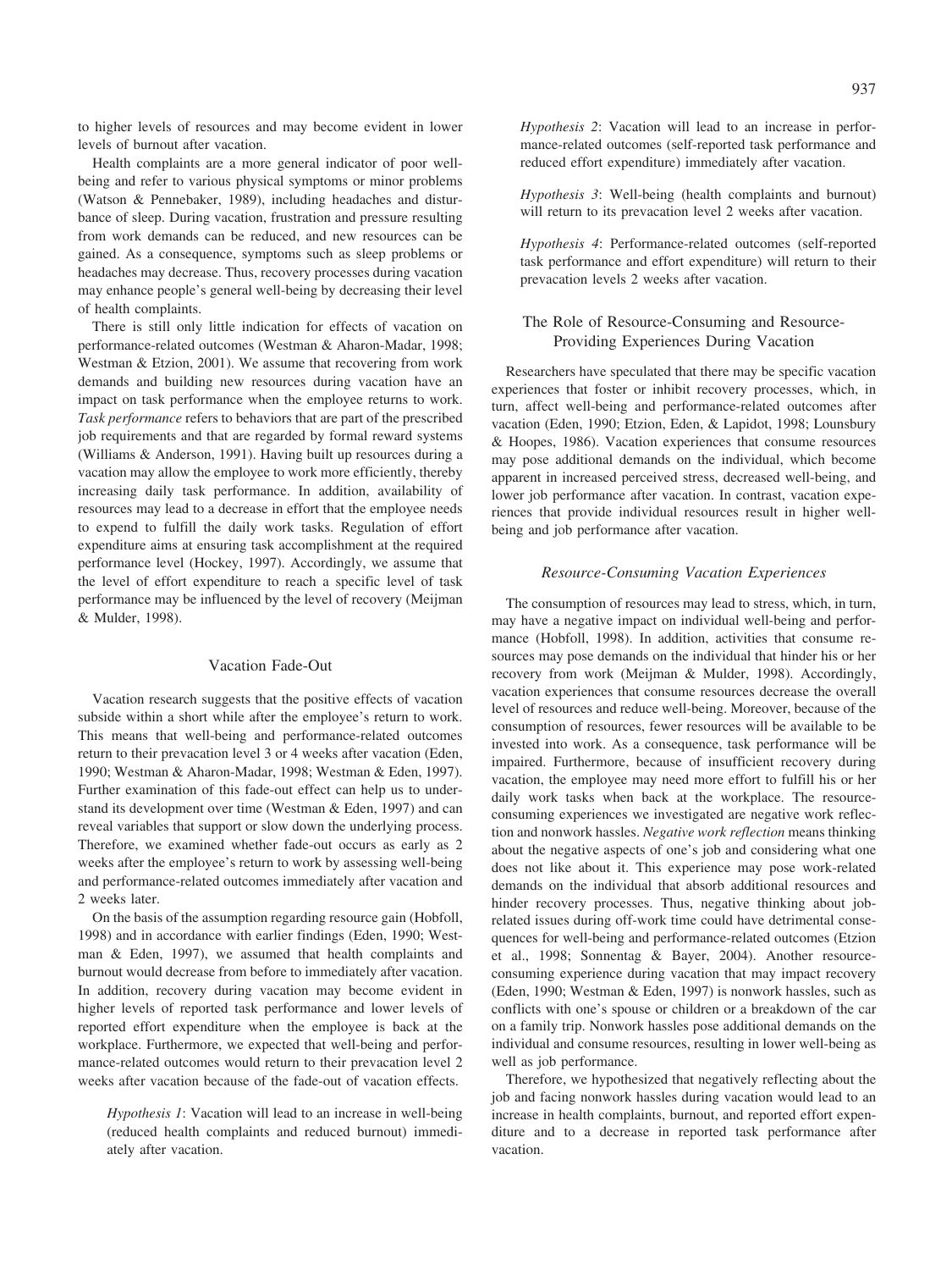*Hypothesis 5*: Resource-consuming vacation experiences (negative work reflection and nonwork hassles) will lead to an increase in health complaints and burnout after vacation.

*Hypothesis 6*: Resource-consuming vacation experiences (negative work reflection and nonwork hassles) will lead to a decrease in self-reported task performance and to an increase in self-reported effort expenditure after vacation.

# *Resource-Providing Vacation Experiences*

There may be experiences during vacation that can help to build resources and decrease the experience of stress, such as positive work reflection, mastery experience, and relaxation. These experiences should result in higher well-being and job performance after vacation. In contrast to negative work reflection, *positive work reflection* denotes considering the positive aspects of one's job and realizing what one likes about it. Positive reflection could be one mechanism to regain lost resources and to facilitate further resource gains (Westman, 1999). For example, noticing one's achieved goals and fulfilled tasks may provide resources such as a sense of competence and self-efficacy, resulting in increased wellbeing (Bandura, 1997) and job performance (Stajkovic & Luthans, 1998).

Relaxation, a possible strategy to prevent upcoming stress or to cope with acute or chronic stressors (e.g., Jin, 1992; Thayer, Newman, & McClain, 1994), may play an important role in recovery processes during vacation. Relaxing activities, such as reading a nice book; taking a long, quiet walk; or getting involved in specific relaxation strategies, such as meditation, allow the build-up of resources, which becomes apparent in lower levels of burnout and health complaints. In addition, resources gained during vacation can be invested into work, which results in higher levels of reported task performance and lower levels of effort that one needs to expend to reach the expected level of task performance.

*Mastery experience* refers to activities that act as an individual challenge or that offer the possibility to learn new skills, such as taking language classes, learning a new sport, or undertaking a mountain expedition. Pursuing mastery-related activities during vacation may provide resources by enhancing positive mood (Parkinson & Totterdell, 1999). Moreover, successfully facing a challenge and learning something new may enhance self-efficacy and constitute a resource that may become apparent in subsequent well-being (Bandura, 1997) and job performance (Stajkovic & Luthans, 1998).

Thus, we hypothesized that positive work reflection, relaxation, and mastery experiences during vacation would lead to a reduction in health complaints, burnout, and self-reported effort expenditure and to an increase in self-reported task performance after vacation.

*Hypothesis 7*: Resource-providing vacation experiences (positive work reflection, relaxation, and mastery experience) will lead to a reduction in health complaints and burnout after vacation.

*Hypothesis 8*: Resource-providing vacation experiences (positive work reflection, relaxation, and mastery experience) will lead to an increase in self-reported task performance and to a decrease in self-reported effort expenditure after vacation.

# The Role of Workload After Vacation

During vacation, work often piles up, so that, upon return, the employee needs to work off all these chores before being able to pursue his or her everyday work tasks. This elevated level of work demands may quickly use up gained resources and increase the need for recovery, becoming apparent in lower levels of wellbeing. In addition, the individual has fewer resources to invest into work, so task performance decreases and the effort needed to fulfill the daily work tasks increases. Thus, we assumed that workload immediately after vacation would have a negative impact on well-being and performance-related outcomes.

*Hypothesis 9*: Workload immediately after vacation will lead to an increase in health complaints and burnout.

*Hypothesis 10*: Workload immediately after vacation will lead to a reduction in self-reported task performance and an increase in self-reported effort expenditure.

## Method

# *Sample and Procedure*

Participants were German nonacademic university employees. After universities consented to involvement in the study, participants were recruited by e-mail. Survey packages were sent out to 414 employees who consented to participate and reported having at least one week of vacation within the following few months. Each survey package consisted of an information letter, four clearly distinguishable survey booklets, and a stamped, preaddressed return envelope. The first survey booklet had to be filled in 1 week before vacation (Time 1), the second during vacation (Time 2), the third within the first 2 days after vacation (Time 3), and the fourth 2 weeks after vacation (Time 4). After participants had filled in all four survey booklets, they sent them back to us in a single envelope.

Out of the 233 questionnaires returned (response rate  $=$  56.28%), 12 had to be left out of the analyses because of missing data. The final sample of 221 participants included 189 women (85.50%) and 32 men (14.50%). Participants mainly fulfilled clerical tasks (e.g., administration secretary, accounting clerk, legal advisor). The average age of participants was 45.91 years ( $SD = 8.92$ ). Mean job experience was 20.79 years ( $SD = 11.10$ ). About a third (34.40%) of the participants held a university degree. Average contract working time per week was 29.04 hr  $(SD = 11.65)$ . One hundred forty-eight participants (66.96%) had at least one child. Means and standard deviations for each scale, variable intercorrelations, and alpha coefficients of all study variables are presented in Table 1.

#### *Measures*

#### *Well-Being*

*Health complaints.* Twelve items from the General Health Questionnaire (Goldberg, 1978; e.g., "Have you slept less because of worries?") were used to measure health complaints before (Time 1) and after vacation (Time 3 and Time 4). Responses were given on a 4-point rating scale ranging from 1 (*not at all*) to 4 (*much more than normal*). Cronbach's alphas were .89, .86, and .91 for Time 1, Time 3, and Time 4, respectively.

*Burnout.* Burnout before (Time 1) and after vacation (Time 3 and Time 4) was measured with the Oldenburg Burnout Inventory (Demerouti et al., 2001). The two subscales, Exhaustion (e.g., "During my work, I often feel emotionally drained") and Disengagement (e.g., "With time, one loses the internal relationship with one's work") were each quantified with eight items on 4-point rating scales that ranged from 1 (*totally agree*) to 4 (*totally disagree*). Cronbach's alphas for exhaustion and disengagement, respec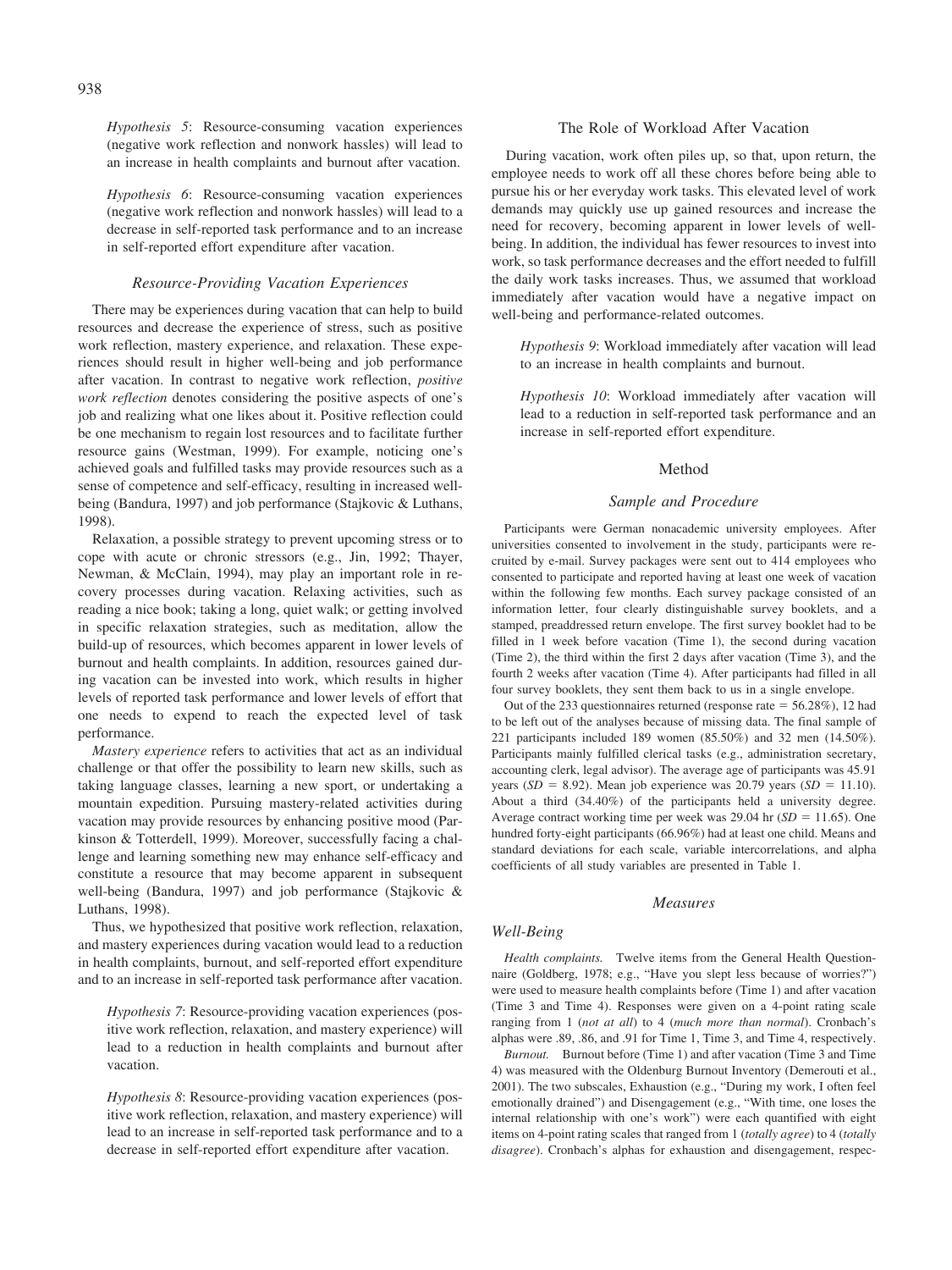tively, were .74 and .84 at Time 1, .81 and .86 at Time 3, and .82 and .88 at Time 4.

To test the factor structure of our well-being scales, we conducted confirmatory factor analyses for exhaustion, disengagement, and health complaints at Time 1, Time 3, and Time 4. We examined whether, for each measurement occasion, the three-factor model was superior to a one-factor model. We used a chi-square difference test to compare model fits. The three-factor model provided a fit superior to that of a one-factor model at Time 1,  $\Delta \chi^2(3, N = 221) = 1,259.87, p < .01$ ; Time 3,  $\Delta \chi^2(3, N = 221) =$ 1,089.16,  $p < .01$ ; and Time 4,  $\Delta \chi^2(3, N = 221) = 1387.76$ ,  $p < .01$ .

#### *Performance-Related Outcomes*

*Self-reported task performance.* We quantified task performance before (Time 1) and after vacation (Time 3 and Time 4) with five items from an in-role behavior scale from Williams and Anderson (1991; e.g., "I perform the tasks that are expected from me"). Response categories ranged from 1 (*not true at all*) to 5 (*totally true*). Cronbach's alphas were .79, .76, and .78 for Time 1, Time 3, and Time 4, respectively.

*Self-reported effort expenditure.* We assessed the level of necessary effort expenditure before (Time 1) and after vacation (Time 3 and Time 4) with three items adapted from Earley, Wojnaroski, and Prest (1987). Items were "I need to expend much energy to accomplish my everyday assignments at work," "I need to spend much perceived effort to fulfill my regular work tasks," and "I realize that I spend much perceived effort while pursuing my work." Responses were given on 5-point rating scales ranging from 1 (*not true at all*) to 5 (*totally true*). Cronbach's alphas were .92, .95, and .95 for Time 1, Time 3, and Time 4, respectively. Confirmatory factor analyses including task performance and effort expenditure items for Time 1, Time 3, and Time 4 revealed that, for each measurement occasion, a two-factor model fit the data better than a one-factor model: Time 1,  $\Delta \chi^2(1,$  $N = 221$ ) = 412.59,  $p < .01$ ; Time 3,  $\Delta \chi^2(1, N = 221) = 382.14, p < .01$ ; Time 4,  $\Delta \chi^2(1, 221) = 286.95, p < .01$ .

## *Vacation Experiences*

All vacation experiences measures were administered during vacation (Time 2) and used 5-point rating scales ranging from 1 (*not true at all*) to 5 (*totally true*).

*Resource-consuming vacation experiences.* We assessed negative work reflection with three items asking how much the employee thought about his or her work in a negative manner (i.e., "During vacation, I realized what I did not like about my job," "During vacation, I considered the negative aspects of my job," and "During vacation, I noticed what is negative about my work"). Cronbach's alpha was .85. We measured the amount of nonwork hassle by adapting nine items from a measure developed by Bolger, DeLongis, Kessler, and Schilling (1989). Items, for example, referred to conflicts with the participant's partner or other persons, financial problems, or problems with the car (e.g., "During vacation, I had conflicts with other persons"). Cronbach's alpha was .72.

*Resource-providing vacation experiences.* We measured positive work reflection during vacation with three items that asked how much the individual positively thought about aspects of his or her job during vacation (i.e., "During vacation, I realized what I like about my job," "During vacation, I thought about the positive points of my job," and "During vacation, I considered the positive aspects of my job"). Cronbach's alpha was .86. We used three items to measure relaxation experiences (i.e., "During vacation, I did things that were relaxing," "During vacation, I let my soul dangle," and "During vacation, I took time to laze"). Cronbach's alpha was .78. We gauged mastery experience with three items asking the degree to which the individual pursued activities during vacation that included a challenge or learning something new (i.e., "During vacation, I pursued activities to expand my horizon," "During vacation, I did things that challenged me," and "During vacation, I learned new things"). Cronbach's alpha was .66. Confirmatory factor analyses including all vacation experiences revealed that a five-factor model, as we proposed it, fit the data better than a one-factor model,  $\Delta \chi^2(10, N = 221) = 1,192.57, p < .01$ .

## *Workload After Vacation*

To assess employee's' workload after vacation (Time 3), we adapted seven items from Karasek's (1979) scale of job demands and added two items asking for possible extra work as a result of vacation (e.g., "At my work I need to do more tasks than at other times," "Due to vacation a lot of work piled up on my desk"). Responses were given on 5-point rating scales ranging from 1 (*not true at all*) to 5 (*totally true*). Cronbach's alpha was .95.

## *Control Variables*

*Negative affectivity.* Previous research indicated associations between self-reports of negative affectivity and job strain and suggested the measurement of the first variable in the study on job stress (Brief, Burke, George, Robinson, & Webster, 1988; Burke, Brief, & George, 1993). Therefore, we measured negative affectivity before vacation (Time 1) with 10 items from the Positive and Negative Affect Schedule (Watson, Clark, & Tellegen, 1988). Participants were asked on a 5-point rating scale how they felt "in general" referring to 10 adjectives indicating negative affect. Cronbach's alpha was .88.

*Vacation length.* Because previous research discussed the role of vacation length in the vacation effect (Etzion, 2003), we included the number of days off from work as a control variable and measured it during vacation (Time 2).

*Demographic variables.* We controlled for gender, age, and whether participants had children because previous research indicated the relevance of these variables in recovery from work demands (e.g., Sonnentag, 2001, 2003).

#### Results

# *General Effects of Vacation on Well-Being and Performance-Related Outcomes*

We conducted repeated measures analyses of variance including the three measurement occasions (Time 1, Time 3, and Time 4) to examine changes in the outcome variables from Time 1 to Time 3 (vacation effect) and from Time 3 to Time 4 (fade-out effect). The results, shown in Table 2, indicate that health complaints changed across the three occasions, significantly declining from 1 week before vacation (Time 1) to immediately after the vacation (Time 3),  $F(1, 221) = 114.92$ ,  $p < .01$ , and increasing again from immediately after vacation to 2 weeks after vacation (Time 4), *F*(1,  $221$ ) = 28.26,  $p < .01$ . Analyses of variance for exhaustion showed an overall effect of time, including a decline in exhaustion from Time 1 to Time 3, indicating a vacation effect,  $F(1, 221) =$ 22.48,  $p < .01$ , but no significant difference between Time 3 and Time 4,  $F(1, 221) = 0.59$ . Disengagement did not change from Time 1 to Time 3,  $F(1, 220) = 2.99$ , or from Time 3 to Time 4,  $F(1, 220) = 0.04$ . Overall, the results reveal an ameliorative effect of vacation on health complaints and exhaustion but not on disengagement, partially supporting Hypothesis 1. In addition, we found significant differences between Time 3 and Time 4 for health complaints, which indicates a fade-out effect, as proposed in Hypothesis 3.

Analyses of variance for self-reported task performance revealed that task performance did not change from Time 1 to Time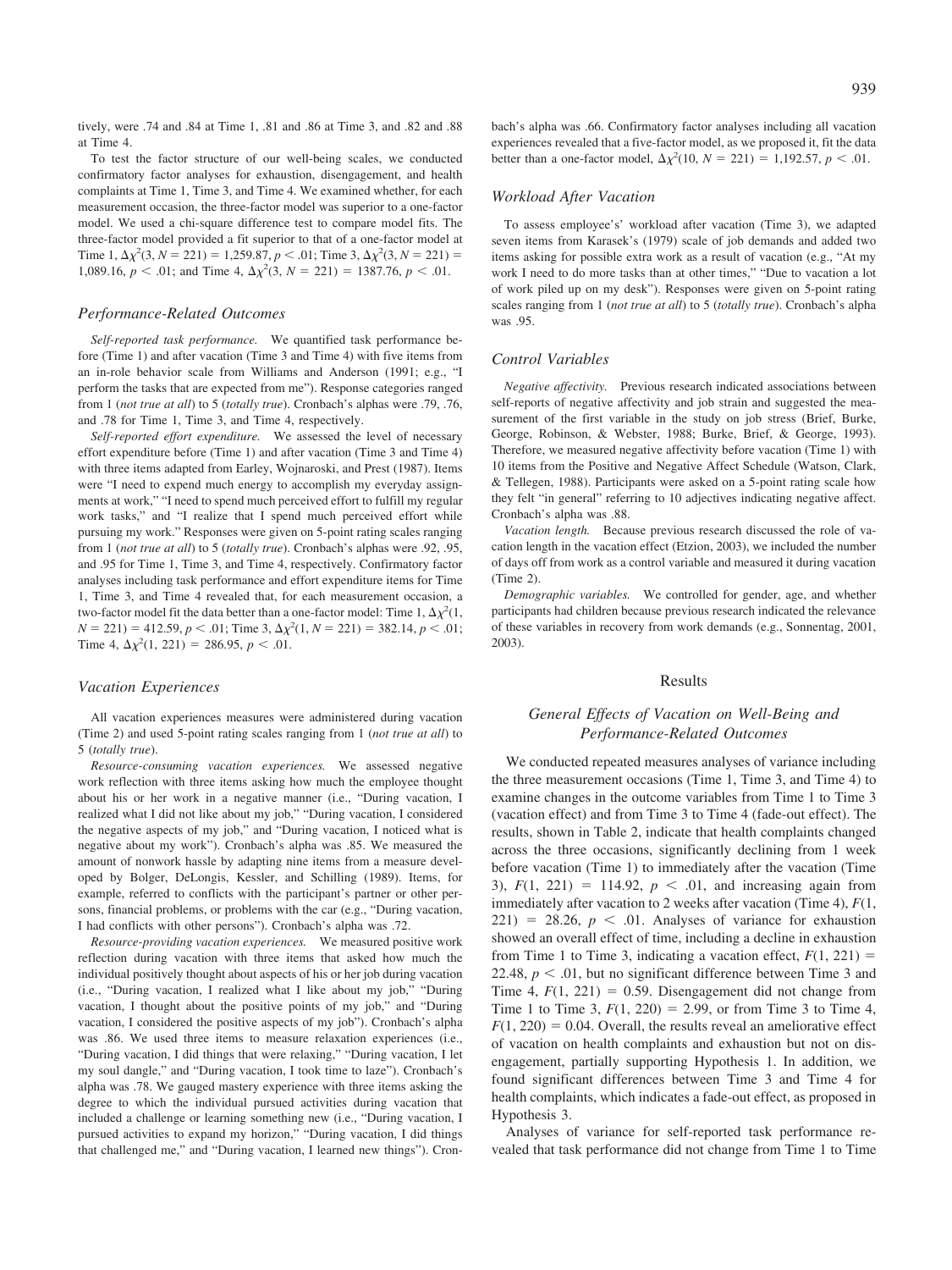| Table 1 |  |  |                                                                                 |  |  |
|---------|--|--|---------------------------------------------------------------------------------|--|--|
|         |  |  | Means, Standard Deviations, and Zero-Order Correlations Between Study Variables |  |  |

| Variable                | $\boldsymbol{M}$ | SD   | $\mathbf{1}$ | 2                 | 3        | $\overline{4}$ | 5       | 6        | 7       | 8        | 9        | 10     | 11       |
|-------------------------|------------------|------|--------------|-------------------|----------|----------------|---------|----------|---------|----------|----------|--------|----------|
| $1. \text{Age}$         | 45.97            | 8.93 |              |                   |          |                |         |          |         |          |          |        |          |
| 2. Gender               | 0.14             | 0.35 | $.16*$       | $\hspace{0.05cm}$ |          |                |         |          |         |          |          |        |          |
| 3. Having children      | 0.67             | 0.47 | $.32**$      | $-.08$            |          |                |         |          |         |          |          |        |          |
| 4. Negative affectivity | 1.71             | 0.65 | $-.12$       | $-.06$            | $-.06$   | .88            |         |          |         |          |          |        |          |
| 5. Vacation length      | 18.27            | 6.53 | $-.09$       | $-.01$            | $.14*$   | .06            |         |          |         |          |          |        |          |
| 6. Nonwork hassles      |                  |      |              |                   |          |                |         |          |         |          |          |        |          |
| T <sub>2</sub>          | 1.64             | 0.55 | $-.08$       | $-.05$            | $.16*$   | $.31**$        | $.15*$  | .72      |         |          |          |        |          |
| 7. Positive work        |                  |      |              |                   |          |                |         |          |         |          |          |        |          |
| reflection T2           | 2.29             | 0.97 | .02          | .06               | .11      | .07            | $.19**$ | .08      | .86     |          |          |        |          |
| 8. Negative work        |                  |      |              |                   |          |                |         |          |         |          |          |        |          |
| reflection T2           | 1.66             | 0.81 | $-.15*$      | .03               | $-.17*$  | $.35**$        | .07     | $.24**$  | $.32**$ | .85      |          |        |          |
| 9. Relaxation T2        | 4.01             | 0.74 | $-.02$       | $-.05$            | $-.06$   | $-.20**$       | $-.02$  | $-.39**$ | $.14*$  | $-.05$   | .78      |        |          |
| 10. Mastery T2          | 3.08             | 0.81 | $.17*$       | .20               | .11      | $.16*$         | .08     | .10      | .05     | .12      | $.14*$   | .66    |          |
| 11. Workload T3         | 2.97             | 1.10 | .00          | $-.06$            | .02      | $-.24**$       | .01     | $-.11$   | $-.14*$ | $.15*$   | $-.03$   | $-.10$ | .95      |
| 12. Health complaints   |                  |      |              |                   |          |                |         |          |         |          |          |        |          |
| T1                      | 1.94             | 0.47 | $-.09$       | $-.16*$           | .05      | $.60**$        | .07     | $.23**$  | $-.07$  | $.14*$   | $-.09$   | $.15*$ | $.17*$   |
| 13. Health complaints   |                  |      |              |                   |          |                |         |          |         |          |          |        |          |
| T3                      | 1.59             | 0.35 | $-.12$       | .04               | $-.14*$  | $.42**$        | $-.03$  | $.21**$  | .00     | $.39**$  | $-.20**$ | $-.13$ | .13      |
| 14. Health complaints   |                  |      |              |                   |          |                |         |          |         |          |          |        |          |
| T <sub>4</sub>          | 1.71             | 0.42 | $-.07$       | .00               | $-.12$   | $.46**$        | .07     | $.30**$  | .10     | $.35**$  | $-.18**$ | $-.06$ | $.21**$  |
| 15. Exhaustion T1       | 2.18             | 0.55 | .05          | $-.02$            | $-.15*$  | $.41**$        | $-.07$  | $.21**$  | $-.08$  | $.36***$ | $-.13*$  | $-.04$ | $.28*$   |
| 16. Exhaustion T3       | 2.05             | 0.55 | .01          | $-.07$            | $-.10$   | $.40**$        | $-.07$  | $.31**$  | $-.04$  | $.44**$  | $-.18*$  | $-.09$ | $.36*$   |
| 17. Exhaustion T4       | 2.03             | 0.56 | .00          | $-.03$            | $-.18**$ | $.38**$        | $-.02$  | $.25**$  | .04     | $.44**$  | $-.18**$ | $-.01$ | $.36*$   |
| 18. Disengagement T1    | 2.10             | 0.53 | $-.17**$     | $-.05$            | $-.22**$ | $.26**$        | .05     | $.17**$  | $-.05$  | $.31*$   | $-.13$   | .00    | $-.01$   |
| 19. Disengagement T3    | 2.06             | 0.53 | $-.20**$     | $-.08$            | $-.19**$ | $.31*$         | .00     | $.23*$   | $-.09$  | $.38**$  | $-.17$   | $-.05$ | $-.03$   |
| 20. Disengagement T4    | 2.06             | 0.54 | $-.19**$     | $-.05$            | $-.23**$ | $.33**$        | .00     | $.19*$   | $-.07$  | $.40**$  | $-.09$   | $-.04$ | .02      |
| 21. Task performance    |                  |      |              |                   |          |                |         |          |         |          |          |        |          |
| T1                      | 4.51             | 0.49 | $-.07$       | $-.09$            | .00      | $-.23**$       | $.14*$  | $-.14*$  | $-.02$  | $-.19**$ | .13      | $-.04$ | $-.08$   |
| 22. Task performance    |                  |      |              |                   |          |                |         |          |         |          |          |        |          |
| T <sub>3</sub>          | 4.49             | 0.54 | $-.05$       | $-.11$            | .10      | $-.26**$       | .06     | $-.11$   | $-.04$  | $-.28**$ | .04      | .04    | $-.29**$ |
| 23. Task performance    |                  |      |              |                   |          |                |         |          |         |          |          |        |          |
| T <sub>4</sub>          | 4.45             | 0.55 | $-.06$       | $-.17**$          | .11      | $-.18**$       | .10     | $-.16*$  | $-.08$  | $-.18**$ | .12      | $-.05$ | $-.14*$  |
| 24. Effort expenditure  |                  |      |              |                   |          |                |         |          |         |          |          |        |          |
| T1                      | 2.90             | 1.14 | .13          | .03               | .10      | $.28**$        | .04     | $.17*$   | .06     | .12      | $-.07$   | .06    | $.44**$  |
| 25. Effort expenditure  |                  |      |              |                   |          |                |         |          |         |          |          |        |          |
| T <sub>3</sub>          | 2.26             | 1.15 | .06          | .10               | .04      | $.24**$        | .00     | $.14*$   | $-.03$  | $.17*$   | $-.07$   | .02    | $.59**$  |
| 26. Effort expenditure  |                  |      |              |                   |          |                |         |          |         |          |          |        |          |
| T <sub>4</sub>          | 2.31             | 1.15 | $-.04$       | .09               | $-.11$   | $.32**$        | .01     | $.30**$  | .06     | $.37**$  | $.24**$  | .03    | $.37**$  |

*Note.* Values on the diagonal represent Cronbach's alphas for the measures. T1 = before vacation; T2 = during vacation; T3 = immediately after vacation; T4 = 2 weeks after vacation. Gender:  $0 =$  female,  $1 =$  male. Having children:  $0 =$  no,  $1 =$  yes.  $* p < .05.$  \*\*  $p < .01.$ 

3,  $F(1, 221) = 0.25$ , or from Time 3 to Time 4,  $F(1, 221) = 1.85$ . In contrast, self-reported effort expenditure showed a significant decrease from Time 1 to Time 3,  $F(1, 220) = 60.15$ ,  $p < .01$ , and stayed at this level until Time 4,  $F(1, 220) = 0.35$ , *ns*. Thus, findings regarding performance-related outcomes partially supported the assumption of a vacation effect (Hypothesis 2) but not the assumption of a fade-out effect (Hypothesis 4).

# *Effects of Specific Vacation Experiences and Workload After Vacation*

We used hierarchical regression analyses to test Hypotheses 5 to 10. We entered demographic variables (gender, age, and having children), negative affectivity, and vacation length into the equation in Step 1 to predict well-being and performance-related outcomes at Time 3 and Time 4. To control for the level of the outcome variables before vacation, we entered well-being and performance-related outcomes before vacation (Time 1) into the equation in Step 2. In Step 3, we included the resource-consuming and resource-providing vacation experiences to test whether they explained variance in the outcome variables beyond the control variables and the outcome variable before vacation. In Step 4, we added workload after vacation, which we assessed at Time 3.

# *Well-Being*

Table 3 shows that control variables entered into the regression in Step 1 were significantly related to health complaints at Time 3 or Time 4, whereas health complaints before vacation were not a significant predictor. Overall, vacation experiences were significantly associated with health complaints immediately after vacation and 2 weeks later. In more detail, negative work reflection during vacation significantly predicted health complaints after vacation. Positive work reflection, mastery experience, relaxation, and nonwork hassles were not significantly related to health complaints after vacation. Finally, workload immediately after vacation (Time 3) did not predict health complaints at Time 3 and Time 4.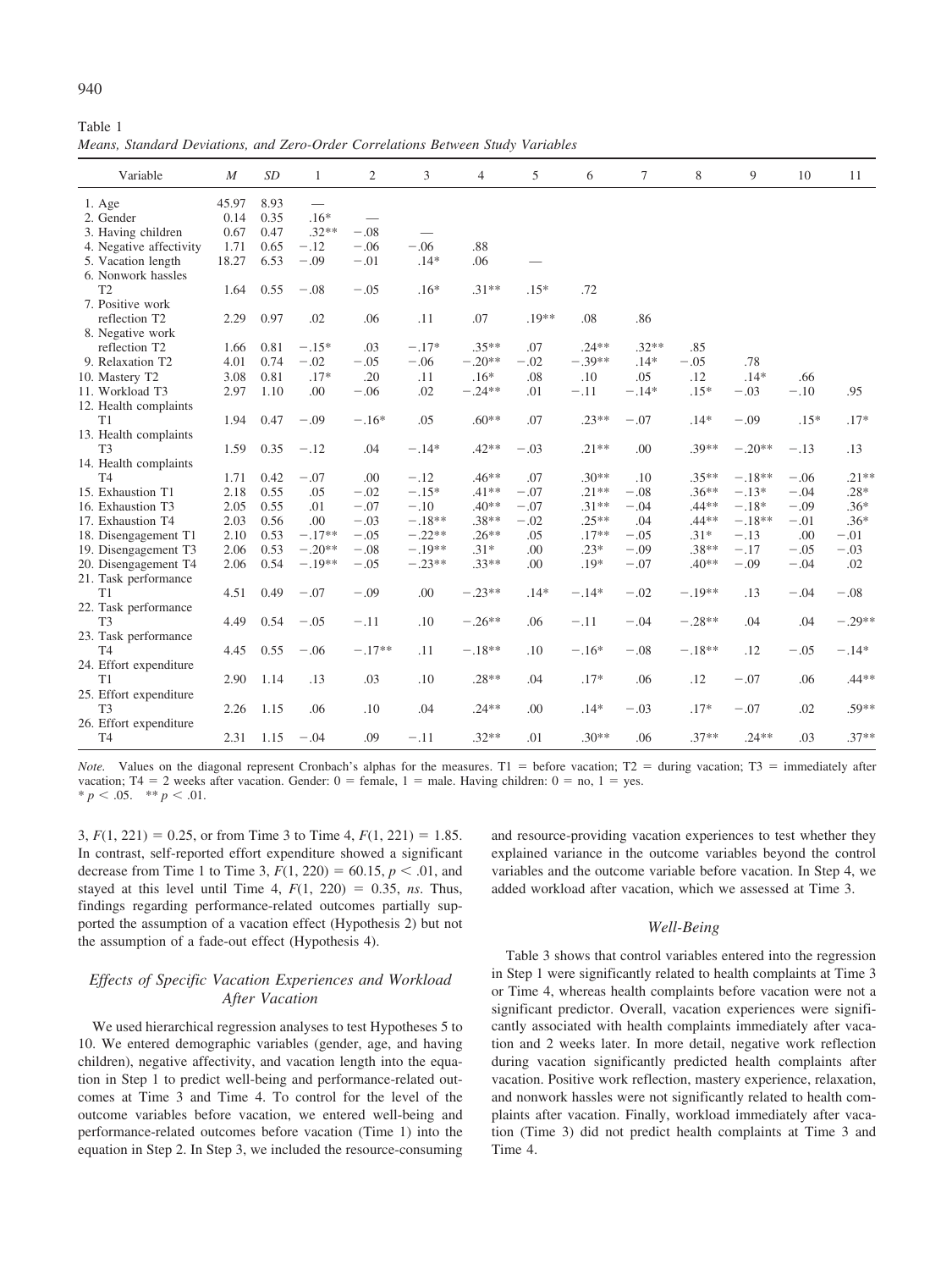| 13 14 |  |  | 18 |  | 20 21 22 23 24 25 26 |  |  |
|-------|--|--|----|--|----------------------|--|--|

.89

| $.28**$ | .86      |          |          |          |          |         |          |          |          |          |          |          |         |     |
|---------|----------|----------|----------|----------|----------|---------|----------|----------|----------|----------|----------|----------|---------|-----|
| $.33**$ | $.59**$  | .91      |          |          |          |         |          |          |          |          |          |          |         |     |
| $.41**$ | $.31**$  | $.31*$   | .74      |          |          |         |          |          |          |          |          |          |         |     |
| $.35*$  | .48**    | .41*     | $.73**$  | .81      |          |         |          |          |          |          |          |          |         |     |
| $.29**$ | $.47*$   | $.52**$  | $.71*$   | .79**    | .82      |         |          |          |          |          |          |          |         |     |
| $.17*$  | $.18**$  | $.21**$  | $.24***$ | $.20**$  | $.19**$  | .84     |          |          |          |          |          |          |         |     |
| $.17**$ | $.34**$  | $.34**$  | $.21**$  | $.31*$   | $.29**$  | $.73**$ | .86      |          |          |          |          |          |         |     |
| $.21**$ | $.41*$   | $.47*$   | $.27*$   | $.35**$  | $.40**$  | $.73**$ | $.86**$  | .88      |          |          |          |          |         |     |
| $-.11$  | $-.10$   | $-.18**$ | $-.31**$ | $-.26**$ | $-.29**$ | $-.10$  | $-.11$   | $-.12$   | .79      |          |          |          |         |     |
| $-.15*$ | $-.31**$ | $-.28**$ | $-.28**$ | $-.42**$ | $-.39**$ | $-.14*$ | $-.16*$  | $-.26**$ | $.50**$  | .76      |          |          |         |     |
| $-.08$  | $-.28**$ | $-.30**$ | $-.16*$  | $-.28**$ | $-.35**$ | $-.09$  | $-.19**$ | $-.29**$ | $.46**$  | $.63**$  | .78      |          |         |     |
| $.36**$ | .13      | $.21**$  | $.51**$  | $.39**$  | $.36**$  | $-.10$  | $-.14*$  | $-.08$   | $-.25**$ | $-.23**$ | $-.14*$  | .92      |         |     |
| $.20**$ | $.28**$  | $.27**$  | $.36**$  | $.47**$  | .44**    | $-.14*$ | $-.05$   | .01      | $-.14*$  | $-.44**$ | $-.29**$ | $.43***$ | .95     |     |
| $.21**$ | $.36**$  | $.43**$  | $.46**$  | .47**    | $.64**$  | .07     | $.21**$  | $.32**$  | $-.26**$ | $-.40**$ | $-.42**$ | $.37**$  | $.58**$ | .95 |

Table 4 indicates that, after we controlled for demographic variables, vacation length, negative affectivity, and exhaustion at Time 1, vacation experiences were significantly related to exhaustion at Time 3 and Time 4. In particular, employees who were high in negative work reflection felt more exhausted on their return to work and 2 weeks later. In addition, employees who experienced high levels of nonwork hassles during vacation reported higher levels of exhaustion on their return to work. Positive work reflection and relaxation were not significantly associated with exhaustion at Time 3 or Time 4. However, higher levels of mastery

Table 2

*Analysis of Variance for Well-Being and Performance-Related Outcomes Comparing Measures for Time 1, Time 3, and Time 4*

| Variable           | Time $1 M$ | Time $3 M$ | Time $4 M$ | N   |           | $n^2$ |
|--------------------|------------|------------|------------|-----|-----------|-------|
| Health complaints  | 1.94       | 1.59       | 1.71       | 222 | 57.44**   | .34   |
| Exhaustion         | 2.18       | 2.05       | 2.03       | 221 | $14.78**$ | .12   |
| Disengagement      | 2.10       | 2.06       | 2.06       | 220 | 1.78      | .02   |
| Task performance   | 4.51       | 4.49       | 4.45       | 222 | 1.60      | .01   |
| Effort expenditure | 2.90       | 2.26       | 2.31       | 221 | $33.07**$ | .23   |

 $*$  *p*  $< .01$ .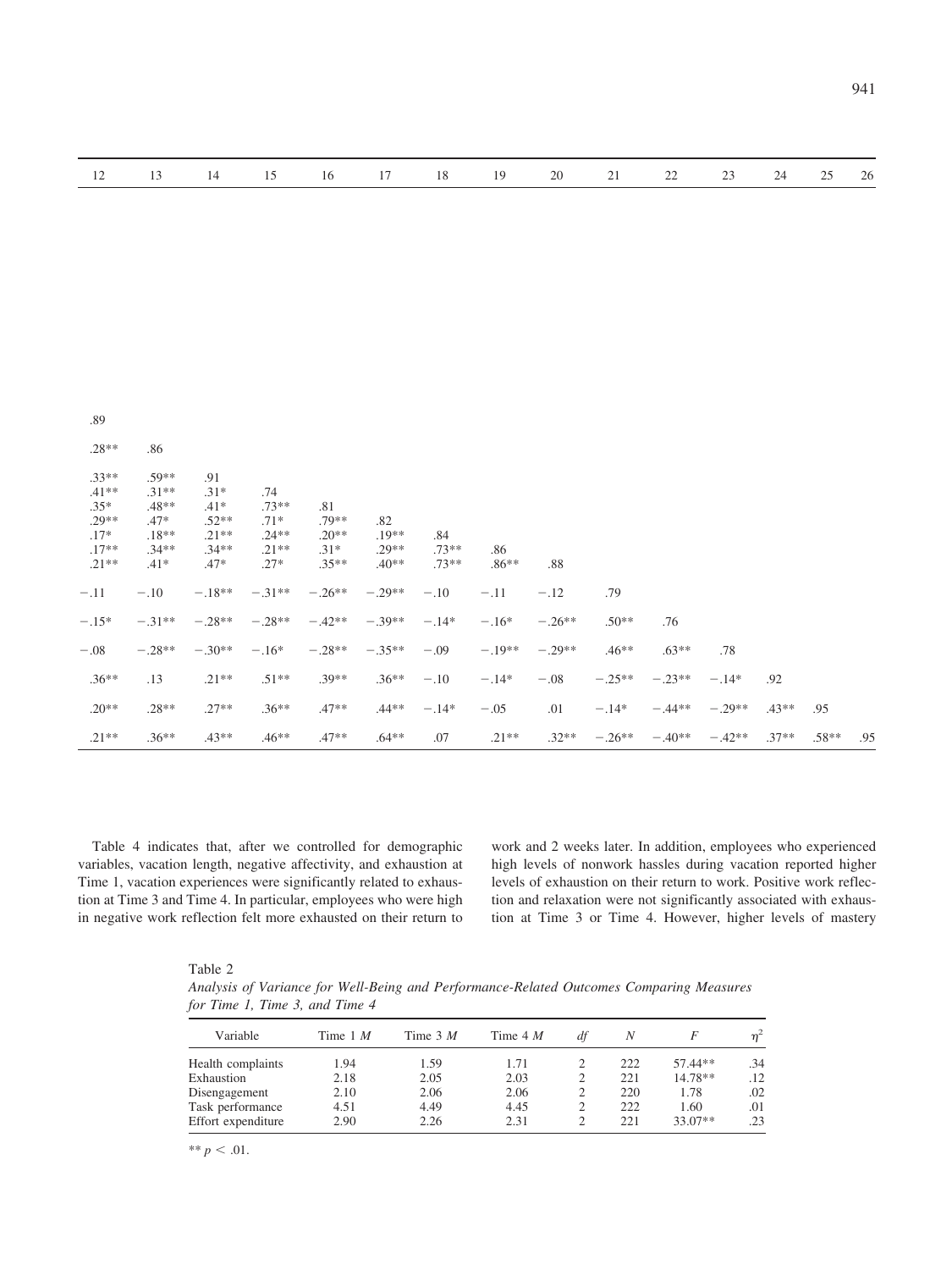# Table 3 *Hierarchical Regression of Health Complaints on Vacation Experiences and Workload*

|                                       | Time 3 |               | Time 4 |              |
|---------------------------------------|--------|---------------|--------|--------------|
| Variable                              | β      | $\Lambda R^2$ | β      | $\Delta R^2$ |
| Step 1: Control variables             |        | $.20**$       |        | $23**$       |
| Age                                   | $-.02$ |               | .03    |              |
| Gender                                | .05    |               | .01    |              |
| Having children                       | $-.07$ |               | $-.14$ |              |
| Negative affectivity                  | $25**$ |               | $27**$ |              |
| Vacation length                       | $-.04$ |               | .03    |              |
| Step 2: Health complaints (Time 1)    | .05    | .00           | .09    | .01          |
| Step 3: Vacation experiences (Time 2) |        | $.08**$       |        | $.06**$      |
| Positive work reflection              | $-.06$ |               | .04    |              |
| Negative work reflection              | $27**$ |               | $.16*$ |              |
| Mastery                               | $-.09$ |               | $-.04$ |              |
| Relaxation                            | $-.08$ |               | $-.05$ |              |
| Nonwork hassles (Time 2)              | .04    |               | .13    |              |
| Step 4: Workload (Time 3)             | .06    | .00.          | .12    | .01          |
| Total $R^2$                           |        | $28**$        |        | $.31**$      |

*Note.* Gender:  $0 = \text{female}, 1 = \text{male}$ . Having children:  $0 = \text{no}, 1 = \text{yes}$ . Beta weights refer to the full model.  $* p < .05.$  \*\*  $p < .01.$ 

experience during vacation were associated with lower levels of exhaustion on the employee's return to work (Time 3). Finally, high workload after vacation (Time 3) was related to high levels of concurrent and subsequent exhaustion.

Analyses regarding disengagement indicated that control variables and disengagement at Time 1 significantly related to disengagement immediately after vacation (Time 3) and 2 weeks later (Time 4). Specific vacation experiences significantly accounted for variance in disengagement at Time 3 and Time 4. That is, high levels of negative work reflection were related to high levels of disengagement immediately after vacation and 2 weeks later. In contrast, nonwork hassles were not significantly related to disengagement after vacation. With regard to resource-providing experiences, employees who were high in positive work reflection during vacation showed lower levels of disengagement when they returned to work. Mastery experience and relaxation as well as workload immediately after vacation were not significantly related to disengagement after vacation.

Overall, vacation experiences contributed to all indicators of well-being immediately after vacation and 2 weeks later. This contribution resulted over and above the contribution of negative affectivity and well-being before vacation, which lends some support to Hypothesis 5 and Hypothesis 7. In addition, we found significant effects of workload on exhaustion, so Hypothesis 9 was partially supported.

## *Performance-Related Outcomes*

As Table 5 shows, control variables and self-reported task performance at Time 1 significantly accounted for variance in self-reported task performance after vacation. Vacation experiences were not significantly associated with task performance immediately after vacation or 2 weeks later. In contrast, workload after vacation was significantly negatively associated with selfreported task performance at Time 3.

Self-reported effort expenditure after vacation was significantly predicted by control variables and effort expenditure before vacation. Vacation experiences did not significantly contribute to effort expenditure at Time 3 but did have a significant effect at Time 4. That is, participants who were high in negative work reflection reported expending more effort 2 weeks after vacation. In addition, employees with higher levels of nonwork hassles during their vacation reported higher levels of expended effort 2 weeks after their return to work. Furthermore, relaxation during vacation was negatively related to perceived effort 2 weeks after vacation. Positive work reflection and mastery experience during vacation

|--|--|--|--|--|

*Hierarchical Regression of Burnout on Vacation Experiences and Workload*

|                                       |          | Exhaustion<br>(Time 3) | Exhaustion<br>(Time 4) |               |         | Disengagement<br>(Time 3) | Disengagement | (Time 4)     |
|---------------------------------------|----------|------------------------|------------------------|---------------|---------|---------------------------|---------------|--------------|
| Variable                              | β        | $\Delta R^2$           | β                      | $\Delta R^2$  | β       | $\Delta R^2$              | β             | $\Delta R^2$ |
| Step 1: Control variables             |          | $.19**$                |                        | $.19**$       |         | $.15***$                  |               | $.17**$      |
| Age                                   | .01      |                        | .01                    |               | $-.04$  |                           | $-.03$        |              |
| Gender                                | $-.07$   |                        | $-.05$                 |               | $-.03$  |                           | $-.01$        |              |
| Having children                       | $-.01$   |                        | $-.10*$                |               | .00     |                           | $-.04$        |              |
| Negative affectivity                  | .03      |                        | .03                    |               | .06     |                           | .09           |              |
| Vacation length                       | $-.05$   |                        | .00                    |               | $-.03$  |                           | $-.03$        |              |
| Step 2: Outcome variable (Time 1)     | $.56***$ | $.36**$                | $.54**$                | $.33**$       | $.63**$ | $.41**$                   | $.63**$       | $.39**$      |
| Step 3: Vacation experiences (Time 2) |          | $.05**$                |                        | $.04**$       |         | $.04**$                   |               | $.03**$      |
| Positive work reflection              | $-.03$   |                        | .04                    |               | $-.12*$ |                           | $-.10$        |              |
| Negative work reflection              | $.20**$  |                        | $.16**$                |               | $.20**$ |                           | $.19**$       |              |
| Mastery                               | $-.10*$  |                        | $-.03$                 |               | $-.03$  |                           | $-.04$        |              |
| Relaxation                            | $-.02$   |                        | $-.07$                 |               | $-.03$  |                           | $-.04$        |              |
| Nonwork hassles (Time 2)              | $.11*$   |                        | .05                    |               | .06     |                           | .03           |              |
| Step 4: Workload (Time 3)             | $.18**$  | $.03**$                | $.18**$                | $.03*** -.05$ |         | .00                       | .01           | .00          |
| Total $R^2$                           |          | $.63**$                |                        | $.59**$       |         | .59**                     |               | .59**        |

*Note.* Gender:  $0 =$  female,  $1 =$  male. Having children:  $0 =$  no,  $1 =$  yes. Beta weights refer to the full model.  $* p < .05.$  \*\*  $p < .01.$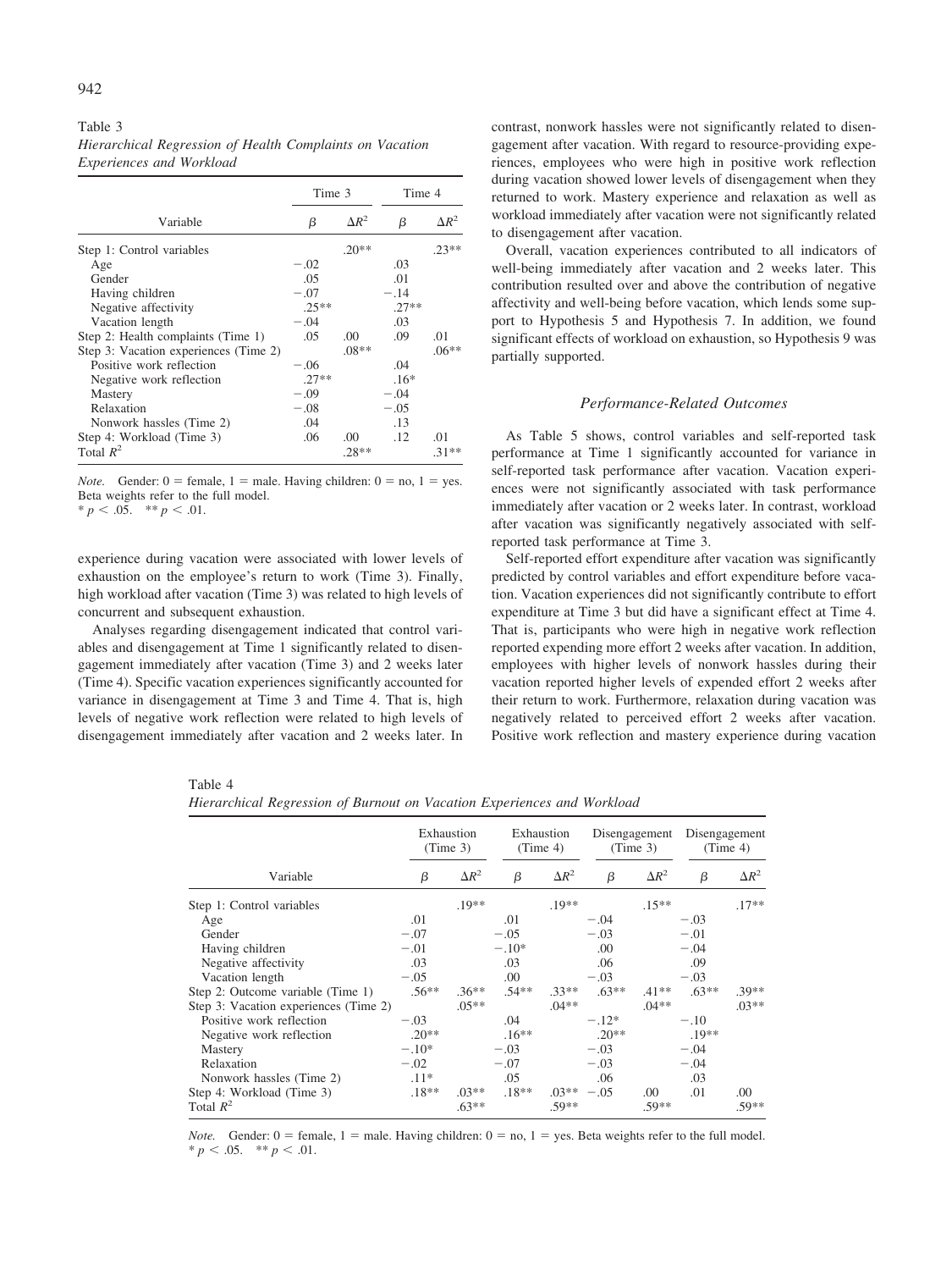| Table 5                                                                                      |  |  |  |  |  |
|----------------------------------------------------------------------------------------------|--|--|--|--|--|
| Hierarchical Regression of Performance-Related Outcomes on Vacation Experiences and Workload |  |  |  |  |  |

|                                       | Task performance<br>(Time 3) |              | Task performance<br>(Time 4) |              | Effort expenditure<br>(Time 3) |              | Effort expenditure<br>(Time 4) |              |
|---------------------------------------|------------------------------|--------------|------------------------------|--------------|--------------------------------|--------------|--------------------------------|--------------|
| Variable                              | β                            | $\Delta R^2$ | β                            | $\Delta R^2$ | β                              | $\Delta R^2$ | β                              | $\Delta R^2$ |
| Step 1: Control variables             |                              | $.12**$      |                              | $.10**$      |                                | $.08**$      |                                | $.11**$      |
| Age                                   | $-.07$                       |              | $-.07$                       |              | $-.03$                         |              | $-.03$                         |              |
| Gender                                | $-.06$                       |              | $-.14*$                      |              | .09                            |              | .06                            |              |
| Having children                       | .11                          |              | $.15*$                       |              | .02                            |              | $-.12$                         |              |
| Negative affectivity                  | $-.08$                       |              | $-.03$                       |              | .09                            |              | .06                            |              |
| Vacation length                       | .07                          |              | .07                          |              | $-.04$                         |              | $-.04$                         |              |
| Step 2: Outcome variable (Time 1)     | $.43**$                      | $.18**$      | $.37**$                      | $.14**$      | $.18**$                        | $.14**$      | $.20**$                        | $.09**$      |
| Step 3: Vacation experiences (Time 2) |                              | .03          |                              | .02          |                                | .02          |                                | $.11**$      |
| Positive work reflection              | .01                          |              | $-.08$                       |              | $-.07$                         |              | $-.02$                         |              |
| Negative work reflection              | $-.11$                       |              | $-.01$                       |              | .04                            |              | $.21**$                        |              |
| Mastery                               | .08                          |              | $-.02$                       |              | $-.03$                         |              | .01                            |              |
| Relaxation                            | $-.08$                       |              | .04                          |              | .01                            |              | $-.13*$                        |              |
| Nonwork hassles (Time 2)              | $-.05$                       |              | $-.12$                       |              | .04                            |              | $.15*$                         |              |
| Step 4: Workload (Time 3)             | $-.26**$                     | $.06**$      | $-.12$                       | .01          | $.51**$                        | $.19**$      | $.25**$                        | $.05**$      |
| Total $R^2$                           |                              | .39**        |                              | $.27**$      |                                | $.43**$      |                                | $.36**$      |

*Note.* Gender:  $0 =$  female,  $1 =$  male. Having children:  $0 =$  no,  $1 =$  yes. Beta weights refer to the full model.  $* p < .05.$  \*\*  $p < .01.$ 

did not contribute to effort expenditure after vacation. However, employees who faced high levels of workload immediately after vacation reported that they needed more effort to fulfill their daily work tasks immediately after vacation and 2 weeks later. Overall, vacation experiences were significantly associated with selfreported effort expenditure 2 weeks after vacation but were not related to self-reported task performance, which lends some support to Hypothesis 6 and Hypothesis 8. In addition, workload immediately after vacation significantly predicted effort expenditure, partially supporting Hypothesis 10.

#### Discussion

This study had two main purposes: First, we examined general effects of vacation on well-being and performance-related outcomes immediately after vacation and fade-out effects 2 weeks after vacation. Second, we wanted to shed light on the importance of specific experiences during vacation as well as the amount of workload immediately after vacation with respect to well-being and performance-related outcomes after vacation. In particular, we examined the degree to which vacation experiences that are indicators of resource loss or resource gain have an impact on wellbeing and performance-related outcomes after vacation.

# *General Effects of Vacation on Well-Being and Performance-Related Outcomes*

In accordance with previous vacation studies (Eden, 1990; Lounsbury & Hoopes, 1986; Westman & Eden, 1997), we found that health complaints and exhaustion significantly decreased during vacation. In addition, after vacation, less effort expenditure was necessary to fulfill the daily work chores. However, in contrast to Westman and Aharon-Madar's (1998) findings, our results did not reveal a change in self-reported task performance from before to after vacation. One reason for this result might be that the levels of reported task performance already were very high before vacation, so that an additional increase in task performance was less probable. In addition, it might be that our measure assessed rather stable aspects of task performance, so that changes due to vacation could not be found.

As in previous research (Eden, 2001), we found fade-out effects for health complaints 2 weeks after vacation. The reason we did not find fade-out of burnout and performance-related outcomes could lie in the relatively short time frame we used; we might have found stronger fade-out effects 3 or 4 weeks after vacation. However, our findings add to the assumption that fade-out describes a gradual change in well-being and performance-related outcomes after vacation, which could be due to the exhaustion of resources when the employee is back at work. Overall, our results suggest that during vacation recovery from work demands occurs and individual resources are replenished, which has consequences for well-being and—to a lesser extent—for performance-related outcomes.

# *Effects of Specific Vacation Experiences and Workload After Vacation*

Regarding the role of specific vacation experiences, we assumed that gaining new resources would support recovery and reduce the experiences of stress, whereas additional loss of resources would impair individual functioning (Hobfoll, 1998). Overall, we found indications for both effects, which reveals the importance of resource gain and loss in the recovery process during vacation.

# *Resource-Consuming Vacation Experiences*

Negative work reflection during vacation predicted all wellbeing indicators immediately after vacation and some indicators 2 weeks after vacation. Although the effect for self-reported task performance was not significant, it pointed in the same direction. It seems that negative thinking about work during vacation impairs recovery from work and impedes replenishment of resources.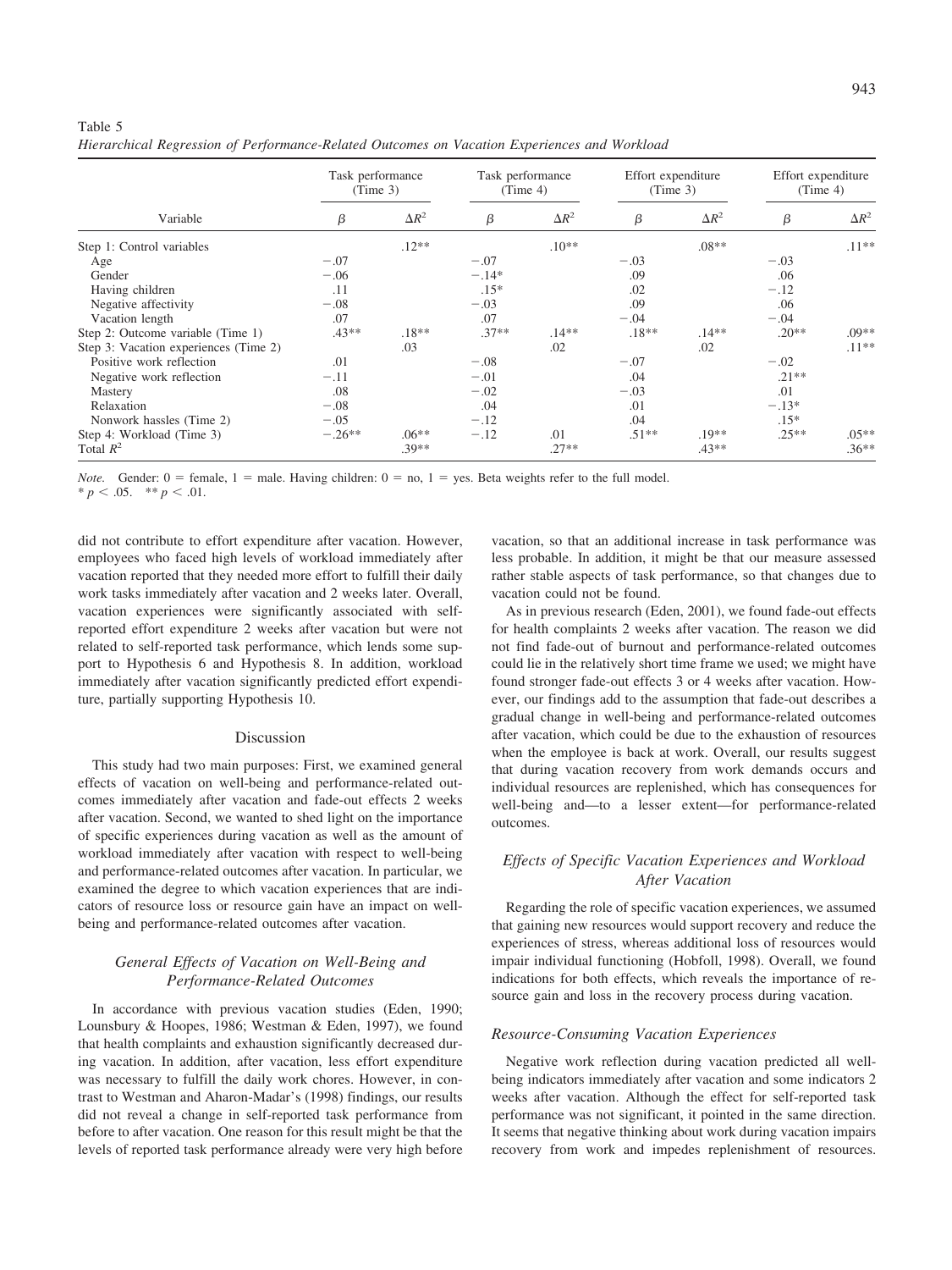Because a vacation may not be a positive experience per se (Eden, 2001), we explicitly investigated the effect of nonwork hassles on well-being and performance-related outcomes, finding that nonwork hassles during vacation seemed to increase exhaustion and self-reported effort expenditure after vacation. Altogether, the strong effects of negative work reflection and—to a lesser degree—the effects of nonwork hassles on well-being and performance-related outcomes after vacation support the assumptions that the absence of stressors leads to recovery (Hobfoll, 1998; Meijman & Mulder, 1998) and that resource-consuming experiences during vacation hinder the recovery process. In addition, the detrimental effects of workload immediately after vacation on performance-related outcomes and—to a lesser extent—wellbeing indicate that the pile of work that the employee expects on his or her return consumes a lot of the resources gained during vacation.

## *Resource-Providing Vacation Experiences*

Our results regarding the effects of positive work reflection, mastery, and relaxation indicate that positive experiences during vacation seemed to rebuild resources, as reflected in well-being and performance-related outcomes when the employee returned to work. Results regarding the effect of positive work reflection on disengagement are in line with a recent study that showed a negative relation between positive work reflection during the weekend and disengagement after the weekend (Fritz & Sonnentag, 2005). However, the effects of resource-providing vacation experiences were less strong than the effects of resourceconsuming experiences, which suggests that avoiding further resource depletion during vacation may be more important than explicitly pursuing activities that provide resources. This interpretation is in line with Hobfoll's (1998) assumption that resource loss is more salient than resource gain. Further research is necessary to make sure that our results are not due to the specific measures we used or the specific experiences we examined.

## *Limitations and Strengths*

As with any study, this work has a number of limitations and strengths. First, the use of self-reports might have led to the inflation of our results through common method variance (Podsakoff, MacKenzie, Lee, & Podsakoff, 2003). However, the longitudinal design of this study, the control for negative affectivity, and the differential pattern of relations among our measures lend support to the assumption that common method variance is not a major limitation of this study. Second, the measures we used to assess specific vacation experiences were newly developed, so more support for their validity is necessary. However, confirmatory factor analyses suggested that the experiences describe different constructs.

There are strengths in this study that bolster the importance of our findings. First, we applied a longitudinal design that included four measurement occasions, thereby allowing for a much stronger inference of causality than would the use of cross-sectional data. Second, because we measured well-being and performance-related outcomes before and after vacation, we could control for each variable at Time 1 when predicting the same variable at Time 3 or Time 4. After adding these and other control variables into the

regression equation, we found that vacation experiences and workload still explained variance in the dependent variables. Third, by measuring well-being and performance-related outcomes immediately after vacation and 2 weeks later, we could differentiate between immediate and delayed effects and examine vacation fade-out.

## *Implications for Research and Practice*

Our results point to the importance of examining variables that foster individual recovery from work demands. However, researchers clearly need to examine the generalizability of our findings to other employee groups. Maybe future research will show that different occupational groups need different activities during vacation to recover from work demands. Furthermore, our results referring to self-reported task performance still leave some open questions worth investigating. Further research should try to capture changes in performance-related outcomes by using measures that are more sensitive to performance change or by using supervisor reports or objective performance data.

Our findings have practical implications for vacation planning and management. Because of the resource-consuming character of nonwork hassles, individuals should explicitly look for recovery possibilities when facing high levels of nonwork hassles. Accordingly, individuals should avoid negative work reflection during vacation, as it seems to be highly detrimental for recovery. Furthermore, employees should try to avoid having a particularly high workload on their return to work, because it may consume additional resources, thereby impairing well-being and performancerelated outcomes. By planning ahead and distributing work tasks in a different way than usual while the employee is on vacation, management can avoid saddling the employee with an overly high workload after his or her vacation. Supervisors and organizations should clearly support their employees to ensure high levels of well-being and job performance and to decelerate fade-out effects.

Overall, by investigating resource-consuming and resourceproviding experiences during vacation and their effects on wellbeing and performance-related outcomes, our study contributes to previous research on vacation effects and recovery processes. We believe that this study is an important step in identifying off-thejob experiences that foster recovery from work demands and that have an impact on subsequent well-being and job performance.

#### References

- Bandura, A. (1997). *Self-efficacy: The exercise of control.* New York: Freeman.
- Bolger, N., DeLongis, A., Kessler, R. C., & Schilling, E. A. (1989). Effects of daily stress on negative mood. *Journal of Personality and Social Psychology, 57,* 808 – 818.
- Brief, A. P., Burke, M. J., George, J. M., Robinson, B. S., & Webster, J. (1988). Should negative affectivity remain an unmeasured variable in the study of job stress? *Journal of Applied Psychology, 73,* 193–198.
- Burke, M. J., Brief, A. P., & George, J. M. (1993). The role of negative affectivity in understanding relations between self-reports of stressors and strains: A comment on the applied psychology literature. *Journal of Applied Psychology, 78,* 402– 412.
- Demerouti, E., Bakker, A. B., Nachreiner, F., & Schaufeli, W. B. (2001). The job demands–resources model of burnout. *Journal of Applied Psychology, 86,* 499 –512.